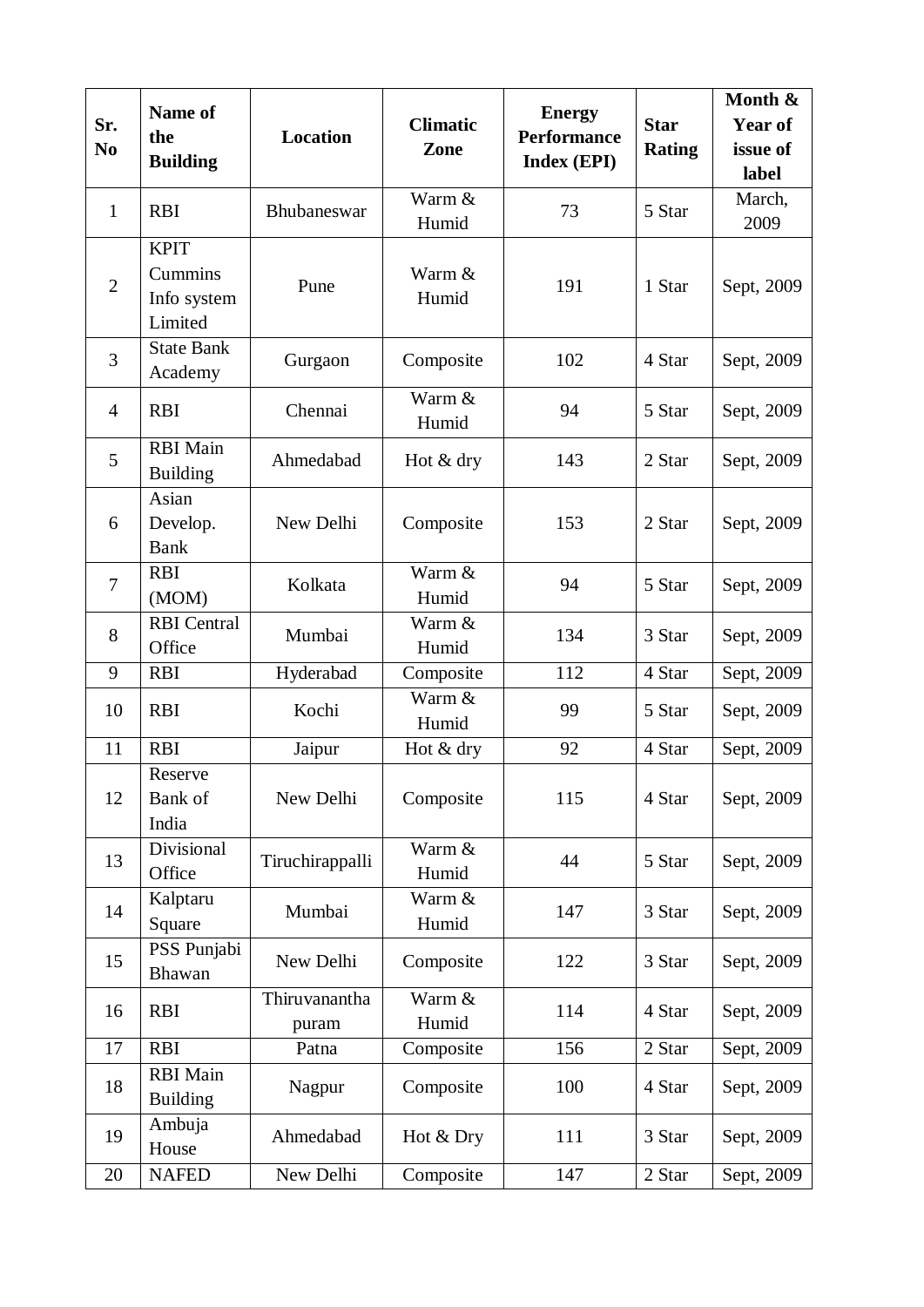| 21 | Vidhyut<br><b>Bhawan</b>                                                     | Jaipur                   | Hot & Dry       | 35     | 4 Star | Sept, 2009 |
|----|------------------------------------------------------------------------------|--------------------------|-----------------|--------|--------|------------|
| 22 | L G Admin<br><b>Building</b>                                                 | Noida, Uttar-<br>Pradesh | Composite       | 133.33 | 3 Star | Sept, 2009 |
| 23 | Reserve<br>Bank of<br>India,<br><b>Byculla</b>                               | Mumbai                   | Warm &<br>Humid | 166    | 2 Star | Jan, 2010  |
| 24 | Reserve<br>Bank of<br>India,<br>Garment<br>House,<br>Worli                   | Mumbai                   | Warm &<br>Humid | 118    | 4 Star | Jan, 2010  |
| 25 | Reserve<br>Bank of<br>India, C-7                                             | Mumbai                   | Warm &<br>Humid | 179    | 1 Star | Jan, 2010  |
| 26 | Reserve<br>bank of<br>India, C-8                                             | Mumbai                   | Warm &<br>Humid | 124    | 4 Star | Jan, 2010  |
| 27 | <b>Sauter Race</b><br>Technologie<br>s Pvt Ltd                               | Chennai                  | Warm &<br>Humid | 92     | 5 Star | Jan, 2010  |
| 28 | <b>RBI</b>                                                                   | Bhopal                   | Composite       | 100    | 4 Star | Jan, 2010  |
| 29 | Sierra<br>Atlantic<br>Campus                                                 | Hyderabad                | Composite       | 154    | 2 Star | Jan, 2010  |
| 30 | Wipro Ltd                                                                    | Cochin, Kerala           | Warm &<br>Humid | $72\,$ | 5 Star | Jan, 2010  |
| 31 | <b>DRM</b><br>Office,<br>Southern<br>Railway,<br>Trivandrum                  | Thiruvanathap<br>uram    | Warm &<br>humid | 64     | 3 Star | Jan, 2010  |
| 32 | Bhiwandi<br>Nizampur<br>Municipal<br>Corporation<br>Amin.<br><b>Building</b> | Bhiwandi<br>(MH)         | Warm &<br>Humid | 70     | 2 Star | Jan, 2010  |
| 33 | <b>APTRANS</b><br>CO Vidyut<br>Soudha                                        | Hyderabad                | Composite       | 67     | 2 Star | Jan, 2010  |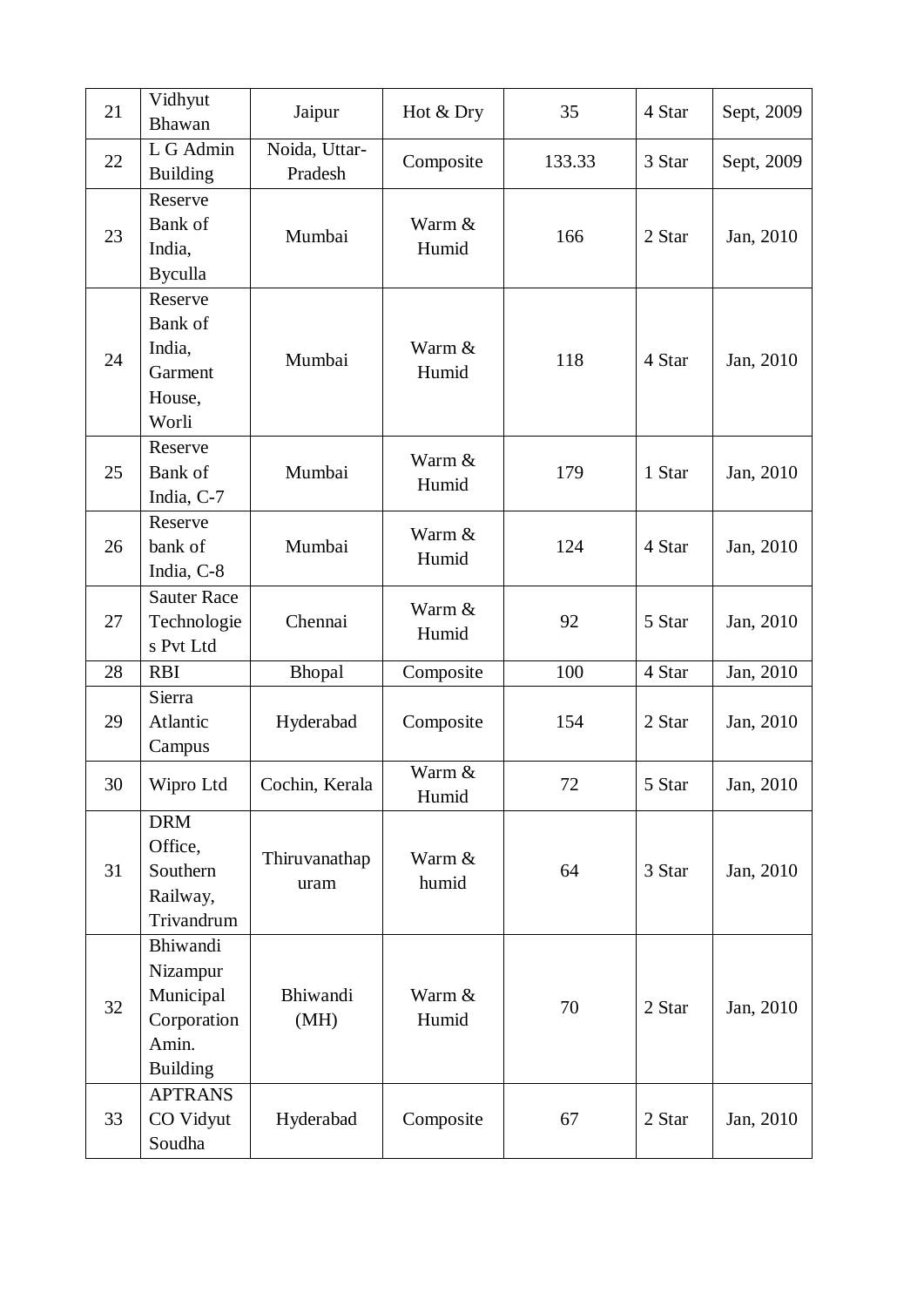| 34 | National<br>Productivity<br>Council                          | New delhi                        | Composite       | 102 | 4 Star | Jan, 2010       |
|----|--------------------------------------------------------------|----------------------------------|-----------------|-----|--------|-----------------|
| 35 | Centre for<br>Environmen<br>t Education                      | Ahmadabad                        | Hot & Dry       | 44  | 4 Star | Jan, 2010       |
| 36 | Cement<br>House                                              | Mumbai                           | Warm &<br>Humid | 100 | 5 Star | Jan, 2010       |
| 37 | M/s Praj<br>Industries<br>Ltd                                | Pune, MH                         | Warm &<br>Humid | 176 | 1 Star | Jan, 2010       |
| 38 | Godavari<br><b>Bhavan</b>                                    | Rajamundry,<br>Andhra<br>Pradesh | Warm &<br>Humid | 193 | 1 Star | Jan, 2010       |
| 39 | Kamal<br>Ratan<br>Chambers                                   | Jaipur,<br>Rajasthan             | Hot & Dry       | 109 | 3 Star | Jan, 2010       |
| 40 | <b>CGMT</b><br>Office                                        | AmbalaCantt,<br>Haryana          | Composite       | 63  | 2 Star | Jan, 2010       |
| 41 | Brij<br>Bhoomi                                               | Mumbai                           | Warm &<br>Humid | 182 | 1 Star | Jan, 2010       |
| 42 | Statesman<br>House                                           | New Delhi                        | Composite       | 115 | 4 Star | Jan, 2010       |
| 43 | <b>RBI</b><br>Additional<br>Office<br><b>Building</b>        | Nagpur                           | Composite       | 161 | 2 Star | Feb, 2010       |
| 44 | CII Sohrabji<br>Godrej<br>Green<br><b>Business</b><br>Centre | Hyderabad                        | Composite       | 84  | 5 Star | March,<br>2010  |
| 45 | <b>NAI</b><br>Janpath                                        | New Delhi                        | Composite       | 69  | 5 Star | April,<br>2010  |
| 46 | Persistent<br>System Ltd                                     | Pune                             | Warm &<br>Humid | 171 | 2 Star | May, 2010       |
| 47 | <b>RBI</b>                                                   | Chandigarh                       | Composite       | 100 | 4 Star | June, 2010      |
| 48 | Hindustan<br><b>Bhawan</b>                                   | Mumbai                           | Warm &<br>humid | 168 | 2 Star | June, 2010      |
| 49 | Divisional<br>Railway<br>Manager<br>Office                   | Ahmedabad<br>Gujarat             | Hot & Dry       | 78  | 5 Star | August,<br>2010 |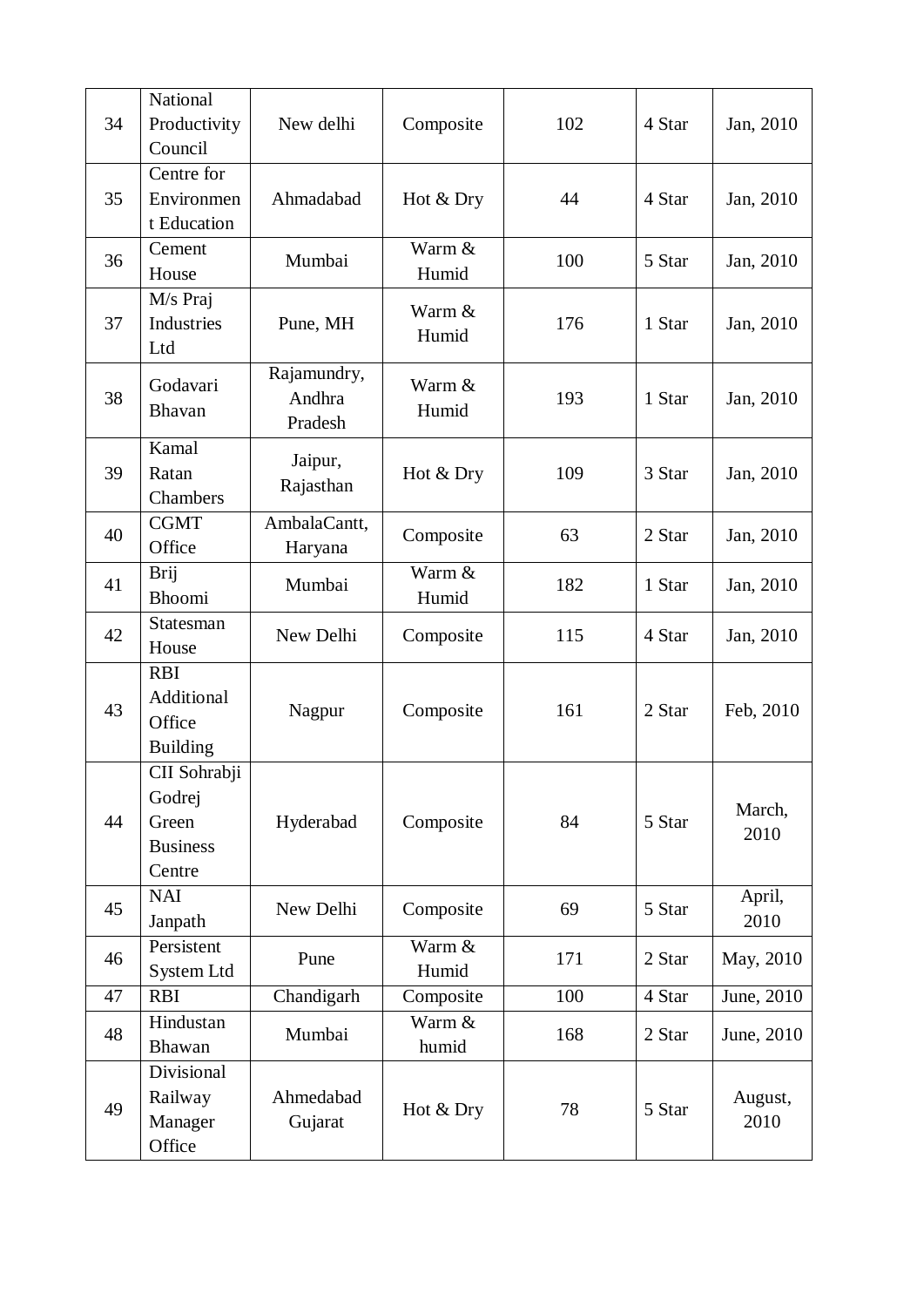| 50 | Paschim<br>Gujarat Vij<br>Seva Sadan                                       | Rajkot, Gujarat     | Hot & Dry       | 34  | 5 Star | August,<br>2010 |
|----|----------------------------------------------------------------------------|---------------------|-----------------|-----|--------|-----------------|
| 51 | <b>PEDA</b><br>Office<br><b>Building</b>                                   | Chandigarh          | Composite       | 14  | 5 Star | Sept, 2010      |
| 52 | Persistent<br>System Ltd                                                   | Pune                | Warm &<br>Humid | 192 | 1 Star | Sept, 2010      |
| 53 | RBI (MOB)                                                                  | Kanpur              | Composite       | 109 | 4 Star | Sept, 2010      |
| 54 | Reserve<br>Bank of<br>India, Main<br><b>Building</b>                       | Mumbai              | Warm &<br>Humid | 142 | 3 Star | Sept, 2010      |
| 55 | Reserve<br>Bank of<br>India<br>(Amar)                                      | Mumbai              | Warm &<br>Humid | 119 | 4 Star | Sept, 2010      |
| 56 | Reserve<br>Bank of<br>India                                                | Ahmedabad           | Hot & Dry       | 150 | 2 Star | Sept, 2010      |
| 57 | Reserve<br>Bank of<br>India                                                | Belapur,<br>Mumbai  | Warm &<br>Humid | 171 | 2 Star | Sept, 2010      |
| 58 | <b>RBI</b>                                                                 | Lucknow             | Composite       | 158 | 2 Star | Sept, 2010      |
| 59 | <b>Bharat</b><br><b>Bhavan</b>                                             | Kolkata             | Warm &<br>Humid | 98  | 5 Star | Sept, 2010      |
| 60 | <b>GM</b><br><b>Building</b>                                               | Jabalpur, MP        | Composite       | 59  | 3 Star | Sept, 2010      |
| 61 | Ashok<br>Leyland<br>Corporate<br>Office                                    | Chennai             | Warm &<br>Humid | 125 | 4 Star | Sept, 2010      |
| 62 | NGO Main<br><b>Building</b>                                                | Chennai             | Warm &<br>Humid | 75  | 2 Star | Sept, 2010      |
| 63 | South<br><b>Indian Bank</b><br>Administrat<br>ive Block<br><b>Building</b> | Thrissur,<br>Kerala | Warm &<br>Humid | 64  | 3 Star | Sept, 2010      |
| 64 | <b>Bharat</b><br>Petroleum<br>Corporation<br>Ltd                           | Noida, UP           | Composite       | 132 | 3 Star | Sept, 2010      |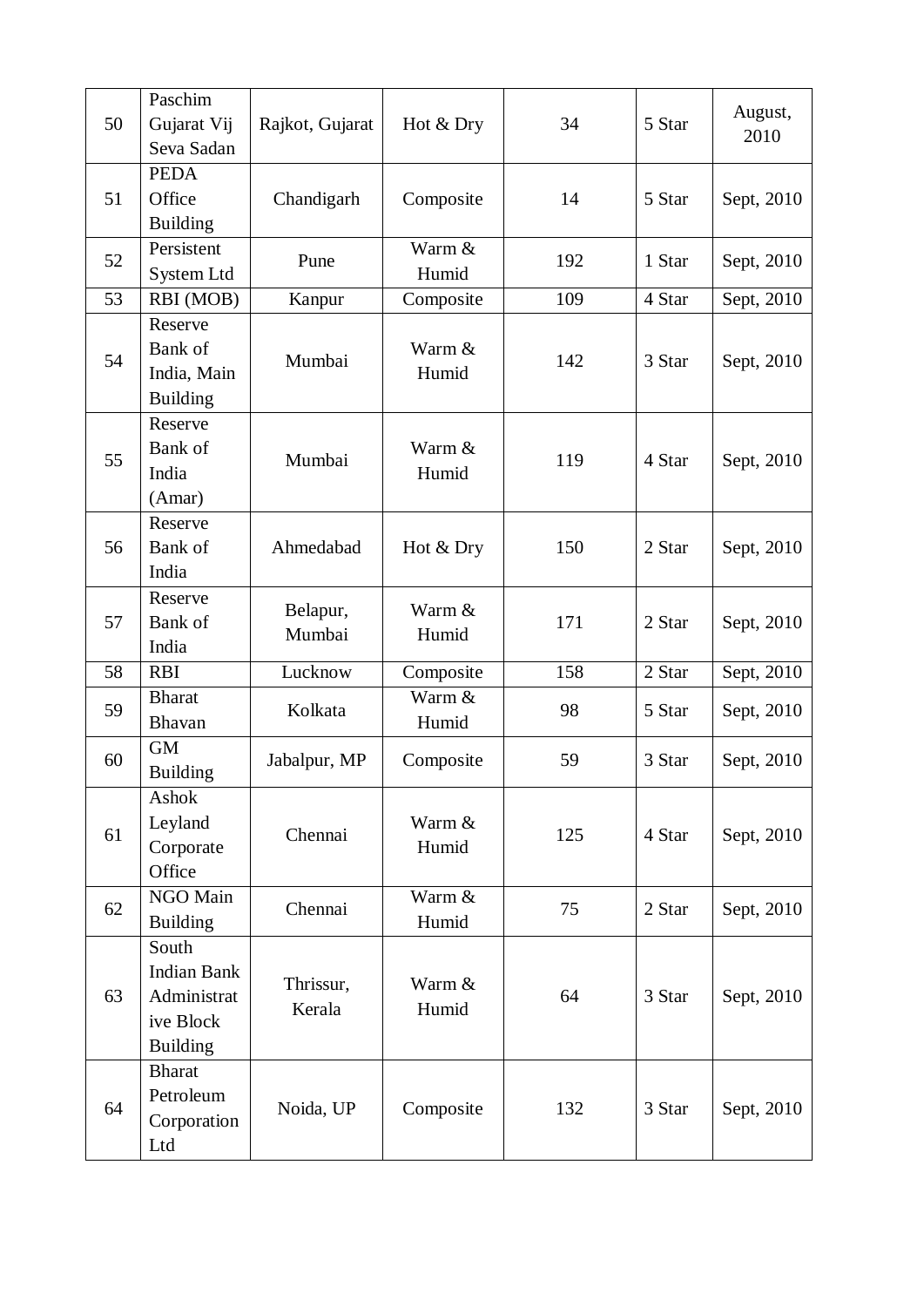| 65 | Nidhi<br>Kamal                                                                                             | Jaipur                | Warm &<br>Humid | 126 | 3 Star | Sept, 2010 |
|----|------------------------------------------------------------------------------------------------------------|-----------------------|-----------------|-----|--------|------------|
|    | Tower                                                                                                      |                       |                 |     |        |            |
| 66 | Railway<br>Divisional<br>Office,<br>Rangiya<br>Division                                                    | Rangiya,<br>Assam     | Warm &<br>Humid | 47  | 4 Star | Sept, 2010 |
| 67 | Cognizant<br>Technology<br>Solutions<br><b>India Pvt</b><br>Ltd                                            | Chennai               | Warm &<br>Humid | 145 | 3 Star | Sept, 2010 |
| 68 | Bombay<br>House                                                                                            | Mumbai                | Warm &<br>Humid | 172 | 2 Star | Sept, 2010 |
| 69 | <b>NABARD</b><br><b>UPRO</b>                                                                               | Lucknow               | Composite       | 91  | 4 Star | Sept, 2010 |
| 70 | Chief<br>Workshop<br>Managers<br>Office,<br>Central<br>Workshop,<br>Golden<br>Rock,<br>Southern<br>Railway | Tiruchchirappa<br>lli | Warm &<br>Humid | 51  | 4 Star | Sept, 2010 |
| 71 | Orissa<br>Regional<br>Office,<br><b>NABARD</b>                                                             | Bhubaneswar           | Warm &<br>Humid | 89  | 5 Star | Sept, 2010 |
| 72 | <b>DRM</b><br>Office,<br>Northeast<br>Frontier<br>Railways                                                 | Tinsukia,<br>Assam    | Warm &<br>Humid | 53  | 4 Star | Sept, 2010 |
| 73 | <b>NHPC</b><br>Office<br>Complex                                                                           | Faridabad UP          | Composite       | 117 | 3 Star | Sept, 2010 |
| 74 | <b>HCL</b><br>Technologie<br>s Limited                                                                     | Guindy,<br>Chennai    | Warm &<br>Humid | 199 | 1 Star | Sept, 2010 |
| 75 | Deluxe<br>Building, U                                                                                      | Chandigarh,<br>Punjab | Composite       | 65  | 2 Star | Sept, 2010 |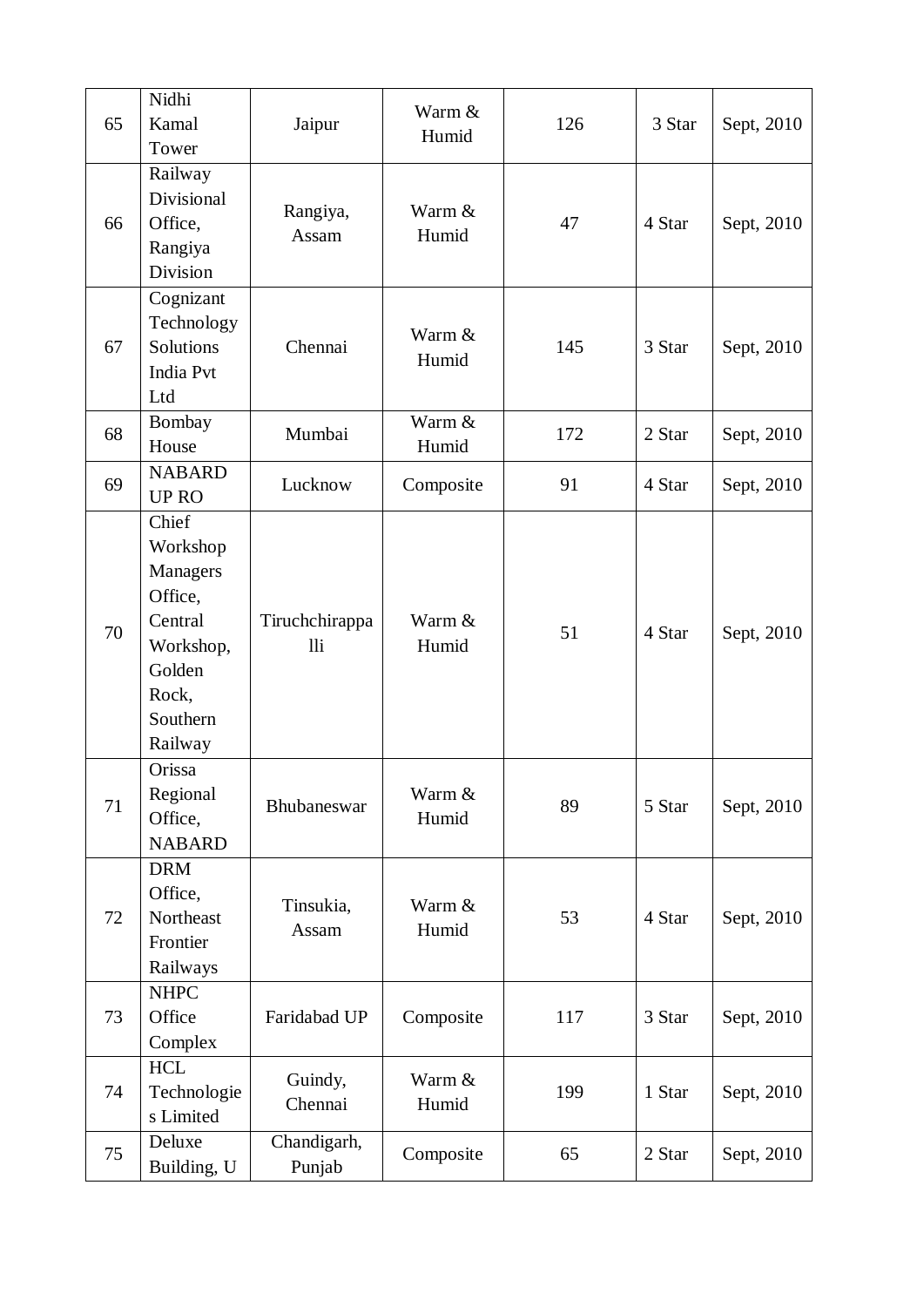|    | T<br>Secretariat                                                  |                                 |                 |     |        |                |
|----|-------------------------------------------------------------------|---------------------------------|-----------------|-----|--------|----------------|
| 76 | Sanchar<br>Bhawan                                                 | New Delhi                       | Composite       | 131 | 3 Star | Sept, 2010     |
| 77 | Ircon<br>Internationa<br>1 Ltd, C-4,<br>Saket, New<br>Delhi       | New Delhi                       | Composite       | 160 | 2 Star | Sept, 2010     |
| 78 | <b>SYNERGY</b>                                                    | Mumbai<br>Maharashtra           | Warm &<br>Humid | 164 | 2 Star | Sept, 2010     |
| 79 | <b>BPCL</b><br>Corporate<br>R&D<br>Centre                         | <b>NOIDA</b>                    | Composite       | 102 | 4 star | Sept, 2010     |
| 80 | Office<br>Building,<br><b>Barco</b><br>Electronics<br>Systems Ltd | Noida, UP                       | Composite       | 110 | 4 Star | March,<br>2011 |
| 81 | Head<br>Quarter<br>Building, N<br>F Railway                       | Maligaon,<br>Guwahati,<br>Assam | Warm &<br>Humid | 45  | 5 Star | March,<br>2011 |
| 82 | Railway<br>Divisional<br>office                                   | Alipur, Durg,<br>West Bengal    | Warm &<br>Humid | 43  | 5 Star | March,<br>2011 |
| 83 | New Car<br>Bhawan<br>Jhalana<br>Institutional<br>Area             | Jaipur                          | Hot & Dry       | 20  | 5 Star | March,<br>2011 |
| 84 | New Joint<br>Office,<br>Forteus<br>Road,<br>Ayanavaran            | Perambur,<br>Chennai            | Warm &<br>Humid | 25  | 5 Star | March,<br>2011 |
| 85 | Chief<br>Works<br>Manager/L<br>OCO,<br>Chemical &<br>Metallurgic  | Perambur,<br>Chennai            | Warm &<br>Humid | 40  | 5 Star | March,<br>2011 |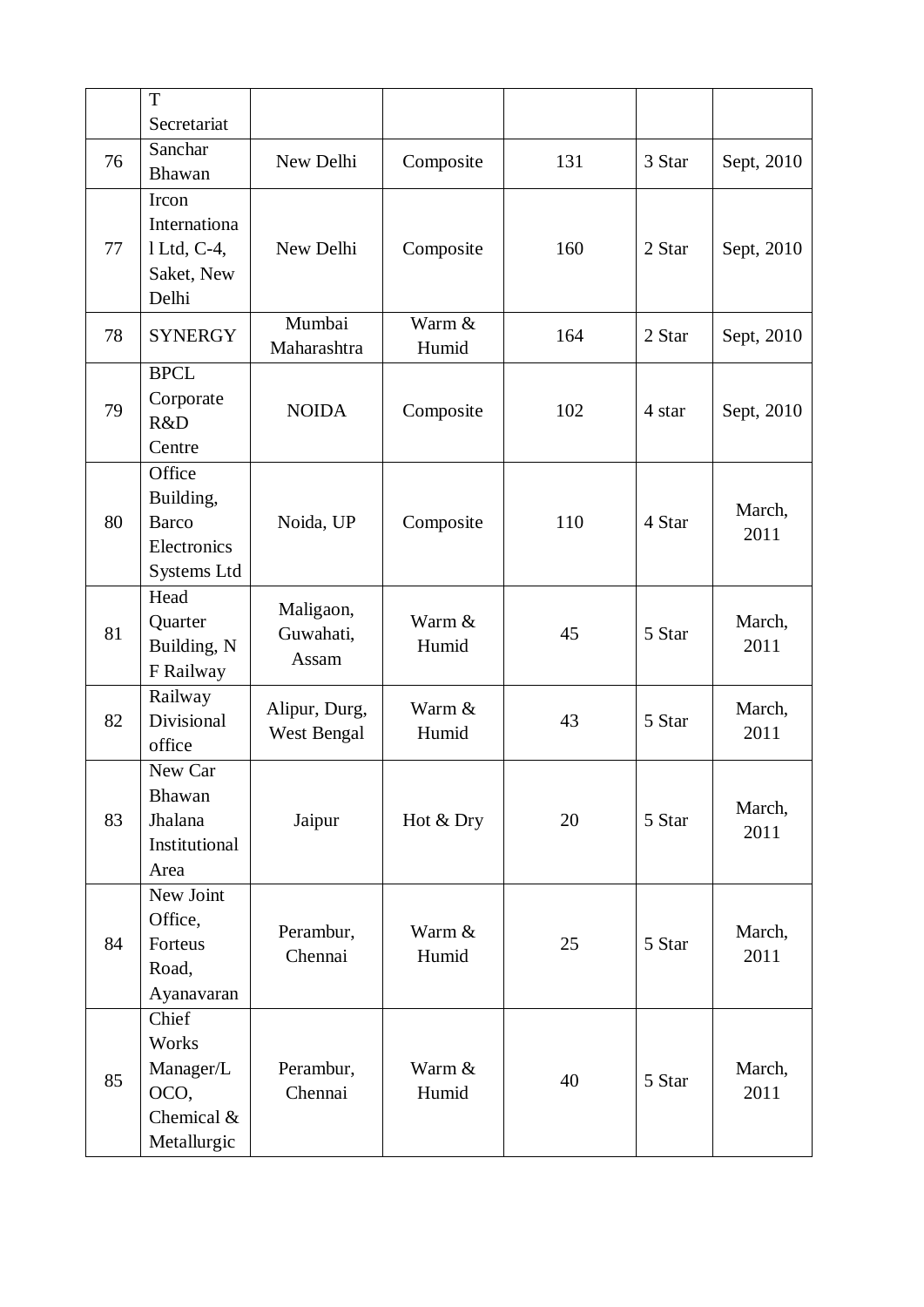|    | al Testing<br>Lab/LOCO                                                                                                |                                         |                 |     |        |                |
|----|-----------------------------------------------------------------------------------------------------------------------|-----------------------------------------|-----------------|-----|--------|----------------|
| 86 | <b>BSNL</b><br>Bhawan                                                                                                 | Kannur, Kerala                          | Warm &<br>Humid | 39  | 5 Star | March,<br>2011 |
| 87 | <b>GMT</b><br>Office                                                                                                  | Palakkad,<br>Kerala                     | Warm &<br>Humid | 64  | 3 Star | March,<br>2011 |
| 88 | Divisional<br>Office                                                                                                  | Madurai Tamil<br>Nadu                   | Warm &<br>Humid | 54  | 4 Star | March,<br>2011 |
| 89 | Administrat<br>ive<br>Buildings,<br><b>BSNL</b>                                                                       | Thrissur,<br>Kerala                     | Warm &<br>Humid | 28  | 5 Star | March,<br>2011 |
| 90 | <b>IHDP</b><br><b>Business</b><br>Park                                                                                | Noida, UP                               | Composite       | 137 | 3 Star | March,<br>2011 |
| 91 | <b>Intec House</b>                                                                                                    | Gurgaon                                 | Composite       | 188 | 1 Star | March,<br>2011 |
| 92 | Kendriya<br>Bhawan<br>(GPO)<br>Building)                                                                              | Lucknow, UP                             | Composite       | 69  | 2 Star | March,<br>2011 |
| 93 | RTTC,<br>Trivandrum                                                                                                   | Trivandrum,<br>Kerala                   | Warm &<br>Humid | 48  | 4 Star | March,<br>2011 |
| 94 | G M Office                                                                                                            | Rewari,<br>Haryana                      | Composite       | 73  | 1 Star | March,<br>2011 |
| 95 | <b>PGMT</b><br>Office                                                                                                 | Calicut, Kerala                         | Warm &<br>Humid | 69  | 2 Star | March,<br>2011 |
| 96 | Administrat<br>ive Offices<br>of<br>Constructio<br>n<br>Organisatio<br>ns, Southern<br>Railway,<br>EGMORE,<br>Chennai | Chennai, TN                             | Warm &<br>Humid | 42  | 5 Star | March,<br>2011 |
| 97 | <b>BSNL</b><br>Bhavan                                                                                                 | Vellayittambal<br>am,<br>Kollam, Kerala | Warm &<br>Humid | 71  | 2 Star | March,<br>2011 |
| 98 | <b>DRM</b><br>Office                                                                                                  | Bhavnagar,<br>Gujarat                   | Hot & Dry       | 68  | 2 star | March,<br>2011 |
| 99 | Larsen &<br>Toubro -                                                                                                  | Mumbai                                  | Warm &<br>Humid | 117 | 4 star | March,<br>2011 |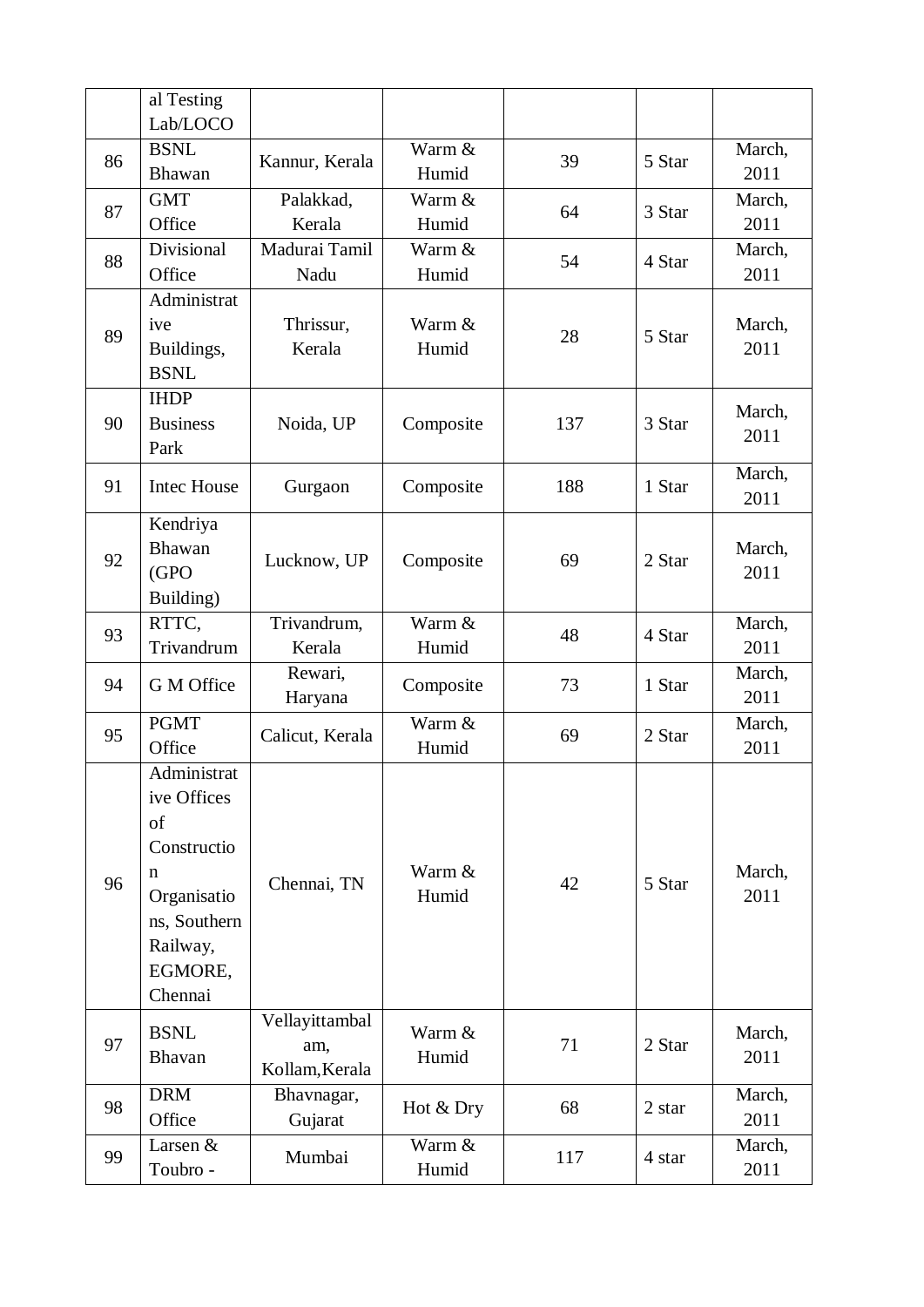|     | Automation                                                 |                        |                 |       |        |                |
|-----|------------------------------------------------------------|------------------------|-----------------|-------|--------|----------------|
|     | Campus                                                     |                        |                 |       |        |                |
| 100 | Larsen &<br>Toubro,<br>North Block<br>$-II$                | Mumbai                 | Warm &<br>Humid | 139   | 3 Star | March,<br>2011 |
| 101 | <b>DRM</b><br>Office                                       | Vijayawada             | Composite       | 57    | 3 Star | March,<br>2011 |
| 102 | L&T<br>House,<br><b>Ballard</b><br>Estate,<br>Mumbai       | Mumbai                 | Warm &<br>Humid | 172   | 2 Star | March,<br>2011 |
| 103 | <b>SBI</b> Local<br><b>Head Office</b>                     | Bhubneswar             | Warm &<br>Humid | 165   | 2 Star | April,<br>2011 |
| 104 | Sanrakshan<br><b>Bhawan</b>                                | New Delhi              | Composite       | 103   | 4 Star | April,<br>2011 |
| 105 | <b>NABARD</b><br><b>Head Office</b><br><b>Building</b>     | Mumbai                 | Warm &<br>Humid | 104   | 4 Star | April,<br>2011 |
| 106 | <b>DRM</b><br>Building,<br>Katihar                         | Katihar, Bihar         | Warm &<br>Humid | 40    | 5 Star | April,<br>2011 |
| 107 | Divisional<br>Railway<br>Manager<br>Office                 | Lumding,<br>Assam      | Warm &<br>Humid | 26    | 5 Star | April,<br>2011 |
| 108 | Honeywell<br>Technology<br>Solutions                       | Hyderabad              | Composite       | 154   | 2 Star | April,<br>2011 |
| 109 | Rajasthan<br>Electronics<br>$\&$<br>Instruments<br>Limited | Jaipur                 | Composite       | 42    | 4 Star | April,<br>2011 |
| 110 | Rail<br>Nilayam<br>South<br>Central<br>Railway             | Secunderabad           | Composite       | 68.74 | 2 Star | Dec, 2011      |
| 111 | <b>Bharat</b><br>Petroleum<br>South                        | Chennai,<br>Tamil-Nadu | Warm &<br>Humid | 89.68 | 5 Star | Dec, 2011      |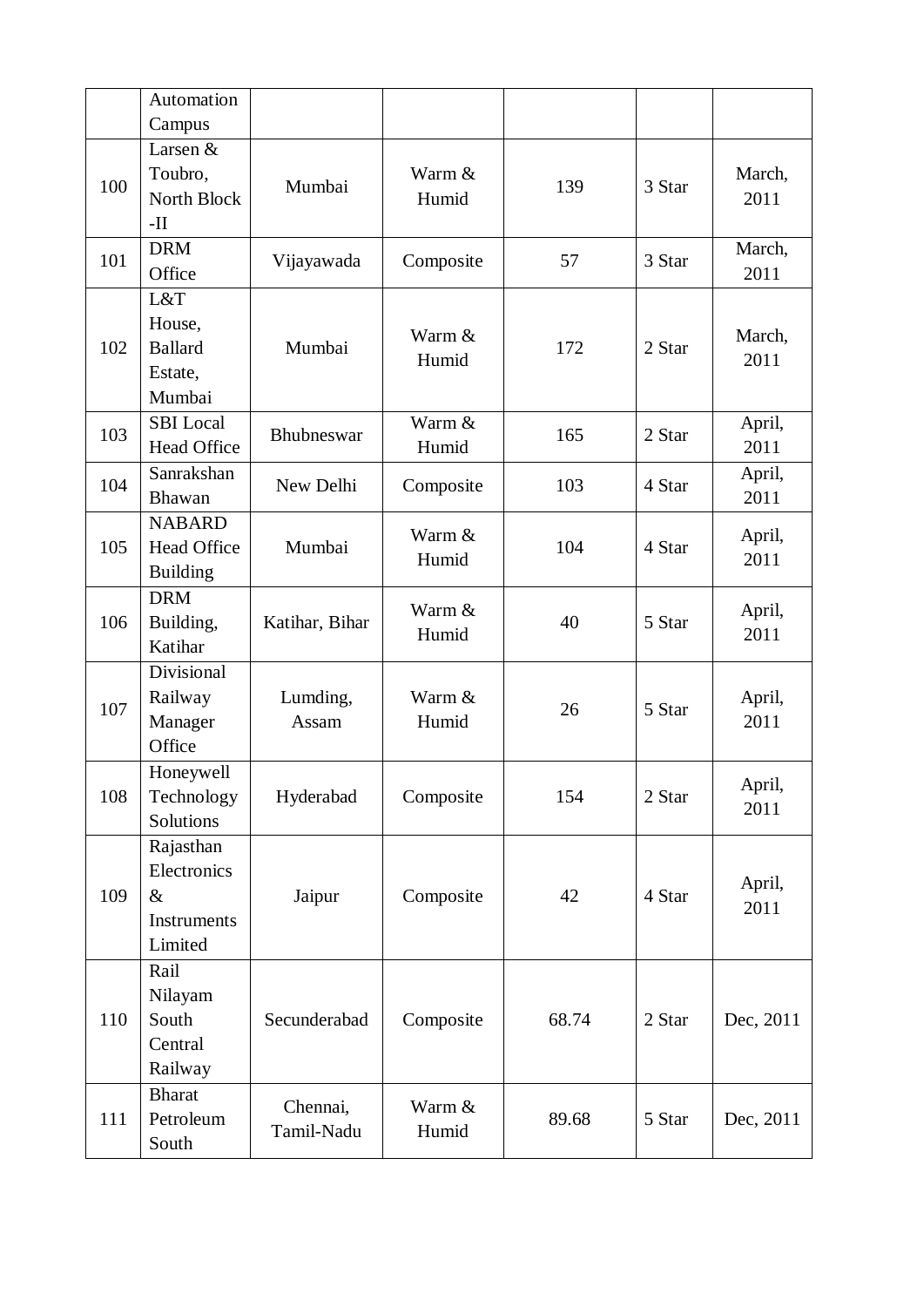|     | regional<br>Office    |             |           |        |                     |            |
|-----|-----------------------|-------------|-----------|--------|---------------------|------------|
|     |                       |             |           |        |                     |            |
| 112 | <b>BSNL</b>           | Ernakulam   | Warm &    | 73.78  | 2 Star              | Dec, 2011  |
|     | Bhavan                |             | Humid     |        |                     |            |
|     | <b>BPCL</b>           |             | Warm &    |        |                     |            |
| 113 | <b>Bharat</b>         | Mumbai,     |           | 118.06 | 4 Star              | Dec, 2011  |
|     | Bhawan-I              | Maharashtra | Humid     |        |                     |            |
|     | <b>BPCL</b>           |             |           |        |                     |            |
|     | <b>Bharat</b>         | Mumbai,     | Warm &    |        |                     |            |
| 114 |                       | Maharashtra | Humid     | 165.9  | 2 Star              | Dec, 2011  |
|     | Bhawan-II             |             |           |        |                     |            |
| 115 | <b>DRM</b>            | Ambala      | Composite | 39     | 5 Star              | Feb, 2012  |
|     | Office,               |             |           |        |                     |            |
|     | Ambala                |             |           |        |                     |            |
|     | Cantt                 |             |           |        |                     |            |
| 116 | Northern              | New Delhi   | Composite | 86     | 5 Star              | March,     |
|     | Railways              |             |           |        |                     | 2012       |
|     | Headquater,           |             |           |        |                     |            |
|     | <b>Baroda</b>         |             |           |        |                     |            |
|     | House                 |             |           |        |                     |            |
| 117 | Airtel                | Gurgaon     | Composite | 168    | 1 Star              | March,     |
|     | Centre, Gurg          |             |           |        |                     | 2012       |
|     | aon                   |             |           |        |                     |            |
| 118 | <b>DRM</b>            | Moradabad   | Composite | 33     | 5 Star              | March,     |
|     | Office,               |             |           |        |                     | 2012       |
|     | Moradabad             | Vadodara    |           | 31     |                     |            |
| 119 | <b>DRM</b><br>Office, |             | Hot & Dry |        | 5 Star              | June, 2012 |
|     | Vadodara              |             |           |        |                     |            |
| 120 | <b>DRM</b>            |             |           | 39     | 5 Star              | June, 2012 |
|     | Office,               | Ferozpur    | Composite |        |                     |            |
|     | Ferozepur             |             |           |        |                     |            |
|     | Cantt                 |             |           |        |                     |            |
| 121 | <b>DRM</b>            | Rajkot      | Hot & Dry | 29     | 5 Star              | Sept, 2012 |
|     | Office,               |             |           |        |                     |            |
|     | Rajkot                |             |           |        |                     |            |
| 122 | <b>DRM</b>            | Mumbai      | Warm &    | 35     | 5 Star              | Nov, 2012  |
|     | Office,               |             | Humid     |        |                     |            |
|     | Mumbai                |             |           |        |                     |            |
|     | Central               |             |           |        |                     |            |
| 123 | Pragati               | Delhi       | Composite | 94     | 4 Star              | Nov, 2012  |
|     | Maidan                |             |           |        |                     |            |
|     | Metro                 |             |           |        |                     |            |
|     | <b>Station</b>        |             |           |        |                     |            |
|     | Building,             |             |           |        |                     |            |
|     | New Delhi             |             |           |        |                     |            |
| 124 | <b>CSERC</b>          | Raipur      | Composite | 26     | $\overline{5}$ Star | Dec, 2012  |
|     | Building,             |             |           |        |                     |            |
|     | Raipur                |             |           |        |                     |            |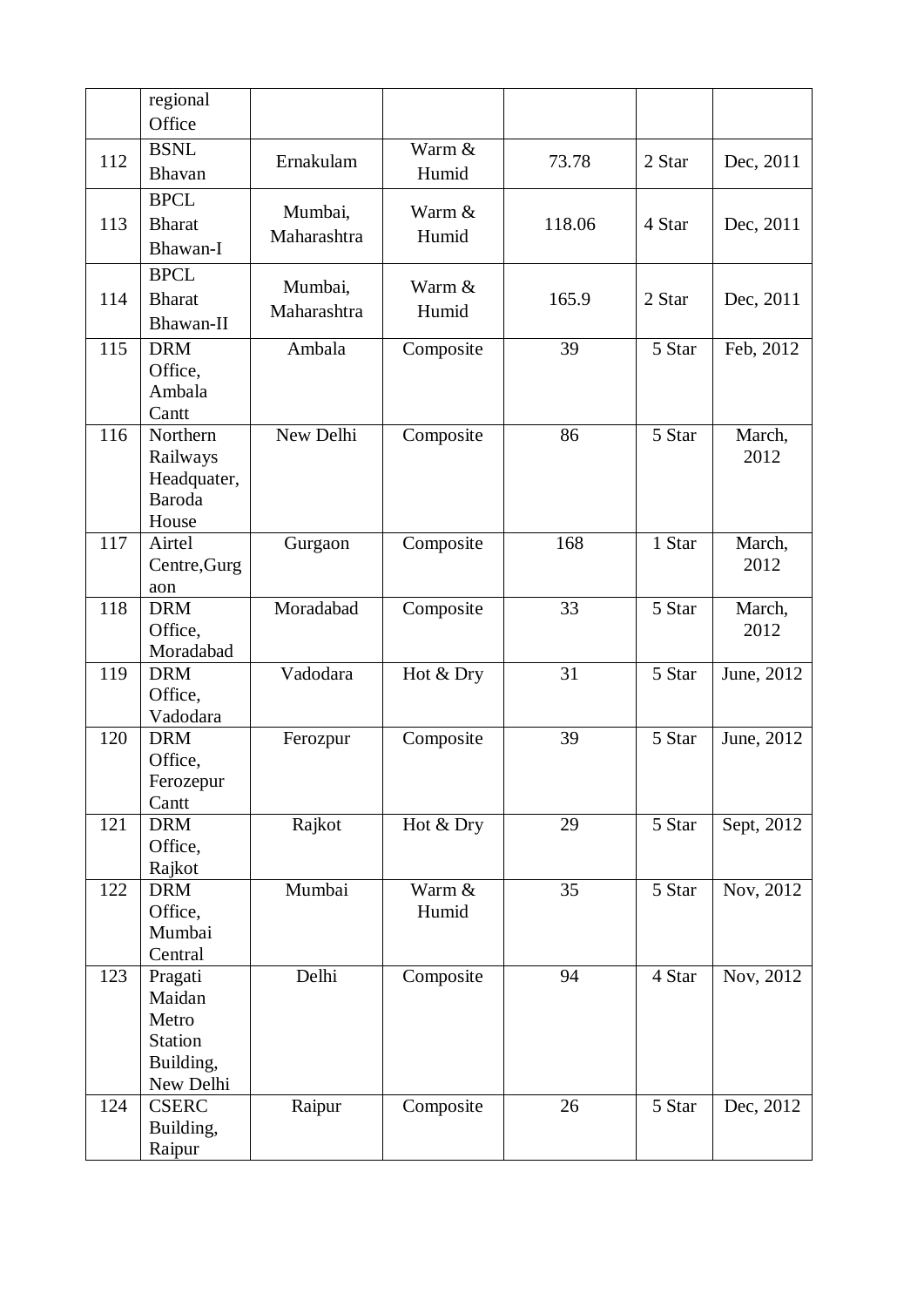| 125 | NSIC, Servi                     | Hyderabad      | Composite | 63  | 5 Star | Dec, 2012      |
|-----|---------------------------------|----------------|-----------|-----|--------|----------------|
|     | ces                             |                |           |     |        |                |
|     | Technical                       |                |           |     |        |                |
|     | centre, Hyde                    |                |           |     |        |                |
|     | rabad                           |                |           |     |        |                |
| 126 | Tower                           | Jabalpur, M.P. | Composite | 38  | 5 Star | Jan, 2013      |
|     | Building,                       |                |           |     |        |                |
|     | Jabalpur                        |                |           |     |        |                |
| 127 | <b>DRM</b>                      | Jabalpur, M.P. | Composite | 38  | 5 Star | Jan, 2013      |
|     | Office,                         |                |           |     |        |                |
| 128 | Jabalpur                        | New Delhi      | Composite | 130 | 3 Star | March,         |
|     | Yojana<br>Bhawan,               |                |           |     |        | 2013           |
|     | Delhi                           |                |           |     |        |                |
| 129 | <b>SBI</b> Office               | Ahmedabad      | Hot & Dry | 136 | 2 Star | March,         |
|     | Ahmedabad                       |                |           |     |        | 2013           |
| 130 | Oil India                       | Noida, U.P.    | Composite | 138 | 3 Star | March,         |
|     | Office,                         |                |           |     |        | 2013           |
|     | Noida                           |                |           |     |        |                |
| 131 | <b>DRM</b>                      | Ratlam, M.P.   | Composite | 37  | 5 Star | March,         |
|     | Office,                         |                |           |     |        | 2013           |
|     | Ratlam                          |                |           |     |        |                |
| 132 | Sigma                           | Gurgaon,       | Composite | 163 | 2 Star | Aug, 2013      |
|     | Centre,                         | Haryana        |           |     |        |                |
|     | Gurgaon                         |                |           |     |        |                |
| 133 | L & T                           | New Delhi      | Composite | 104 | 4 Star | Sept, 2013     |
|     | Office, Moti                    |                |           |     |        |                |
|     | Nagar                           |                |           |     |        |                |
| 134 | <b>ADM</b>                      | Nashik,        | Hot & Dry | 52  | 3 Star | Feb, 2014      |
|     | Building,                       | Maharashtra    |           |     |        |                |
|     | HAL,                            |                |           |     |        |                |
|     | Nashik,                         |                |           |     |        |                |
| 135 | Maharashtra<br><b>ITC</b> Green |                |           | 88  |        |                |
|     | Centre,                         | Manesar        | Composite |     | 5 Star | March,<br>2014 |
|     | Manesar                         |                |           |     |        |                |
| 136 | Bombay                          | Mumbai         | Warm &    | 123 | 4 Star | Aug, 2014      |
|     | House,                          |                | Humid     |     |        |                |
|     | Mumbai                          |                |           |     |        |                |
| 137 | Wapcos                          | Gurgaon        | Composite | 112 | 4 Star | Dec, 2014      |
|     | Ltd.,                           |                |           |     |        |                |
|     | Gurgaon                         |                |           |     |        |                |
| 138 | <b>BPCL</b>                     | Noida          | Composite | 88  | 5 Star | June, 2015     |
|     | Regional                        |                |           |     |        |                |
|     | Office,                         |                |           |     |        |                |
|     | Noida                           |                |           |     |        |                |
| 139 | Mahanadi                        | Raipur         | Composite | 81  | 5 Star | June, 2015     |
|     | Bhavan,                         |                |           |     |        |                |
|     | Raipur                          |                |           |     |        |                |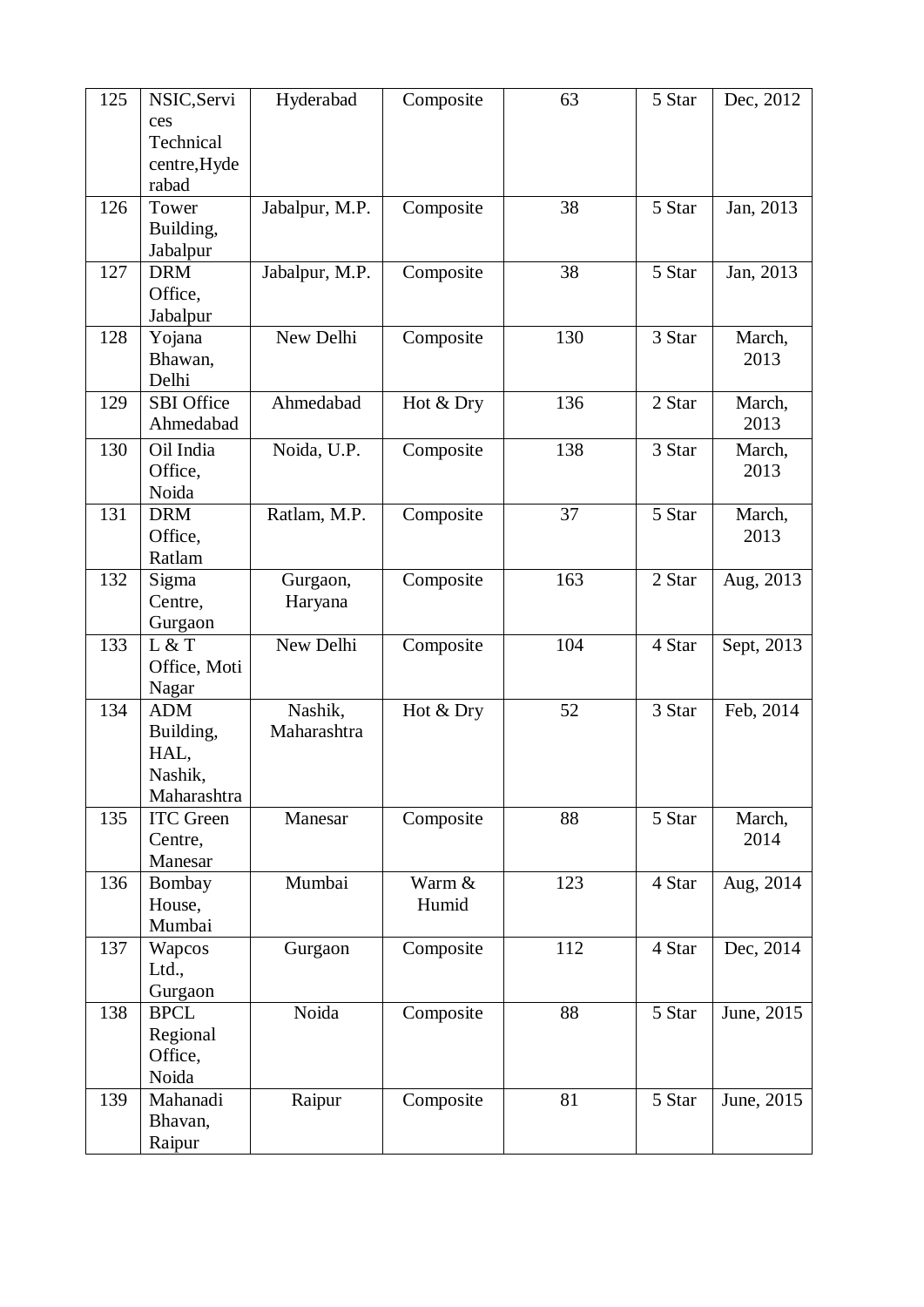| 140 | <b>ICF</b> Admin<br>Building,                                                     | Chennai              | Warm &<br>Humid | 94    | 5 Star | June, 2015      |
|-----|-----------------------------------------------------------------------------------|----------------------|-----------------|-------|--------|-----------------|
|     | Chennai                                                                           |                      |                 |       |        |                 |
| 141 | <b>DFCCIL</b><br>Corporate<br>Office, New<br>Delhi                                | New Delhi            | Composite       | 85    | 5 Star | Dec, 2015       |
| 142 | Godrej &<br><b>Boyce</b><br>Plant-13<br>Annexe,<br>Mumbai                         | Mumbai               | Warm &<br>Humid | 98    | 5 Star | Feb, 2016       |
| 143 | <b>DRM</b><br>Office, New<br>Delhi                                                | New Delhi            | Composite       | 87    | 5 Star | March,<br>2016  |
| 144 | <b>DRM</b><br>Office,<br>Hyderabad<br>Bhavan                                      | Hyderabad            | Composite       | 41.24 | 4 Star | July, 2016      |
| 145 | Financial<br>Advisor &<br>Chief<br><b>Accounts</b><br>Office,<br>Lekha<br>Bhavan, | Secunderabad         | Composite       | 56.05 | 3 Star | August,<br>2016 |
| 146 | ETTC,<br>Vijayawada                                                               | Vijayawada           | Warm &<br>Humid | 40.2  | 5 Star | Sept, 2016      |
| 147 | Bombay<br>House                                                                   | Maharashtra          | Warm &<br>Humid | 98.47 | 5 Star | Jan, 2018       |
| 148 | <b>DRM</b><br>Office<br>Moradabad                                                 | <b>Uttar Pradesh</b> | Composite       | 34.65 | 5 Star | Jan, 2018       |
| 149 | <b>GM</b> Office                                                                  | Allahabad            | Composite       | 47.67 | 4 Star | Feb, 2018       |
| 150 | <b>DRM</b><br>Office                                                              | Vijaywada            | Warm &<br>Humid | 42.36 | 5 Star | Feb, 2018       |
| 151 | Anusandhan<br>Bhawan                                                              | Lucknow              | Composite       | 72.46 | 5 Star | Feb, 2018       |
| 152 | manak<br>Bhawan                                                                   | Lucknow              | Composite       | 49.34 | 4 Star | Feb, 2018       |
| 153 | Abhikalp<br>Bhawan                                                                | Lucknow              | Composite       | 33.6  | 5 Star | Feb, 2018       |
| 154 | <b>State Bank</b><br>Academy,<br>Gurugram                                         | Gurgaon              | Composite       | 95.44 | 4 Star | Feb, 2018       |
| 155 | <b>CWM</b><br>office<br>central                                                   | Ponmalai             | Warm &<br>Humid | 32.11 | 5 Star | Mar, 2018       |